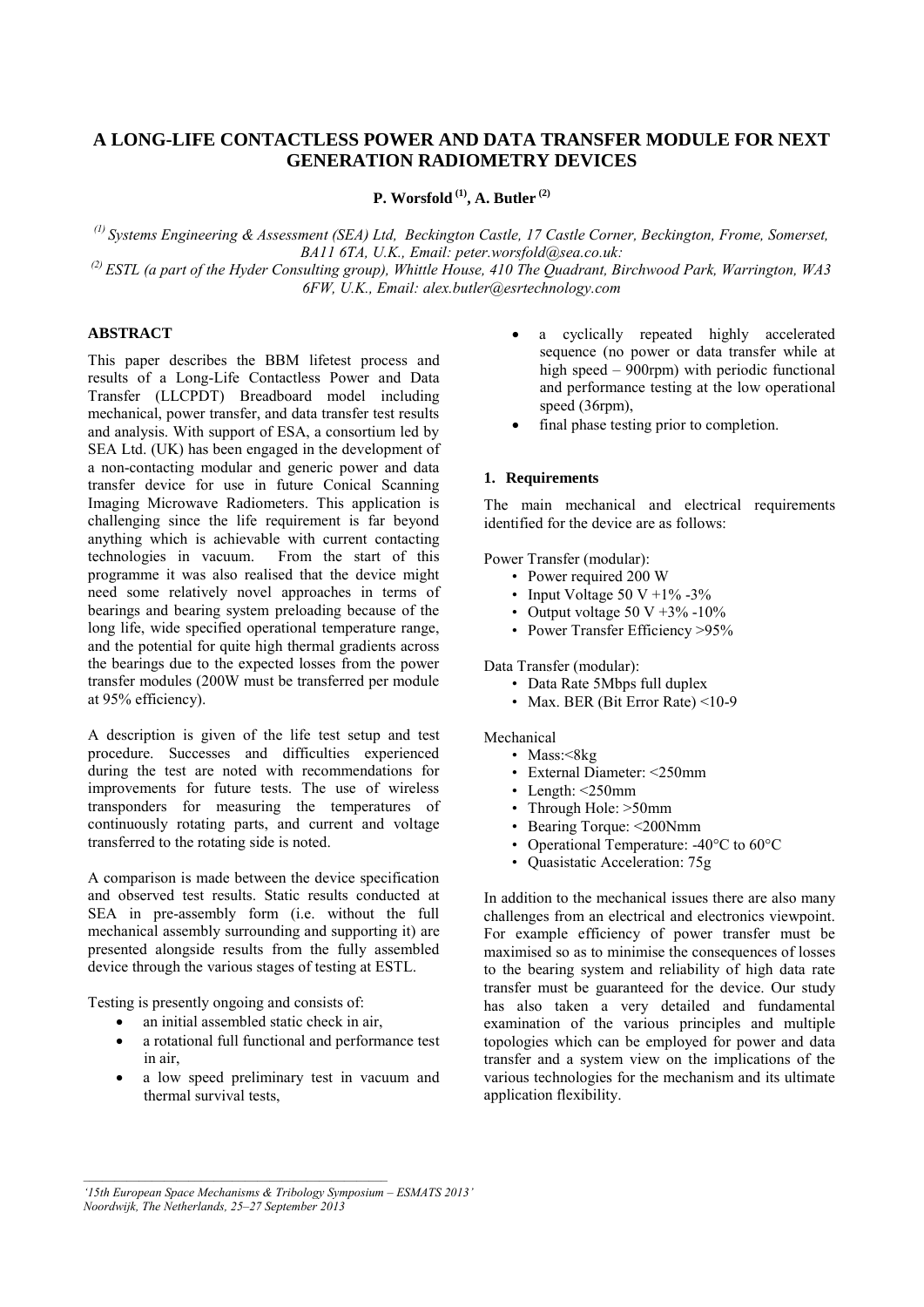### **2. Breadboard Model LLCPDT**

### **2.1 Overview**

The overall configuration of the Breadboard model is as shown below in Fig. 1 in which the power transformer conditioning electronics are at the upper end of the mechanism, and the data transfer PCB's at the lower end. The prime and redundant rotary transformer elements which are more critical with respect to alignment than the data elements are positioned between the bearings. In this configuration the BAPS structure (actuator not shown) is able to apply a relative axial displacement to the outer rings of the bearings to increase or decrease the preload on demand.



*Figure 1. Section View of BBM* 

One key change from the original baseline design has been the separation of functions such that the PCB carriers do not have to be in place to allow preloading of the bearing assembly to take place. This allowed the assembly process to be simplified and concurrent assembly and tests to take place.

In the Breadboard model it has been necessary to retain the relatively heavy titanium upper bearing housing for stiffness reasons. This coupled with an increase in the mass of the PCB carriers, the total mass of the Breadboard model is 9.4kg (above the original requirement of 8kg). For future models, it is possible that with alternative materials (e.g. albemet), additional light weighting, and if acceptable to the end user, corresponding reduction in bearing housing axial stiffness, then the target mass may still be achievable.

The structure was manufactured predominantly in titanium alloy for mass and stiffness reasons. It was recognised that the poor thermal conductivity of the titanium structure may lead to some elevated temperatures, which resulted in the incorporation of thermal straps.

Fig. 2 below shows a picture of the as built core bearing assembly.



*Figure 2. Core Bearing Assembly* 

The Breadboard model contains debris management features. Voids near the bearing (shown in Fig. 3 below) allow debris to migrate away from the bearing, yet labyrinth seals between rotating and static components minimise further migration towards critical electrical components. In the Breadboard model a single rotary transformer is implemented as shown in Fig. 3 below, with reserved space for a redundant transformer.



*Figure 3. Core Bearing Subassembly CAD cross-section - Debris management voids are visible inboard of the bearings.* 



*Figure 4. Convertor PCB Enclosure – This component also serves a secondary purpose as the upper-outer bearing clamp, and a tertiary purpose as the upper debris containment void and labyrinth seal.*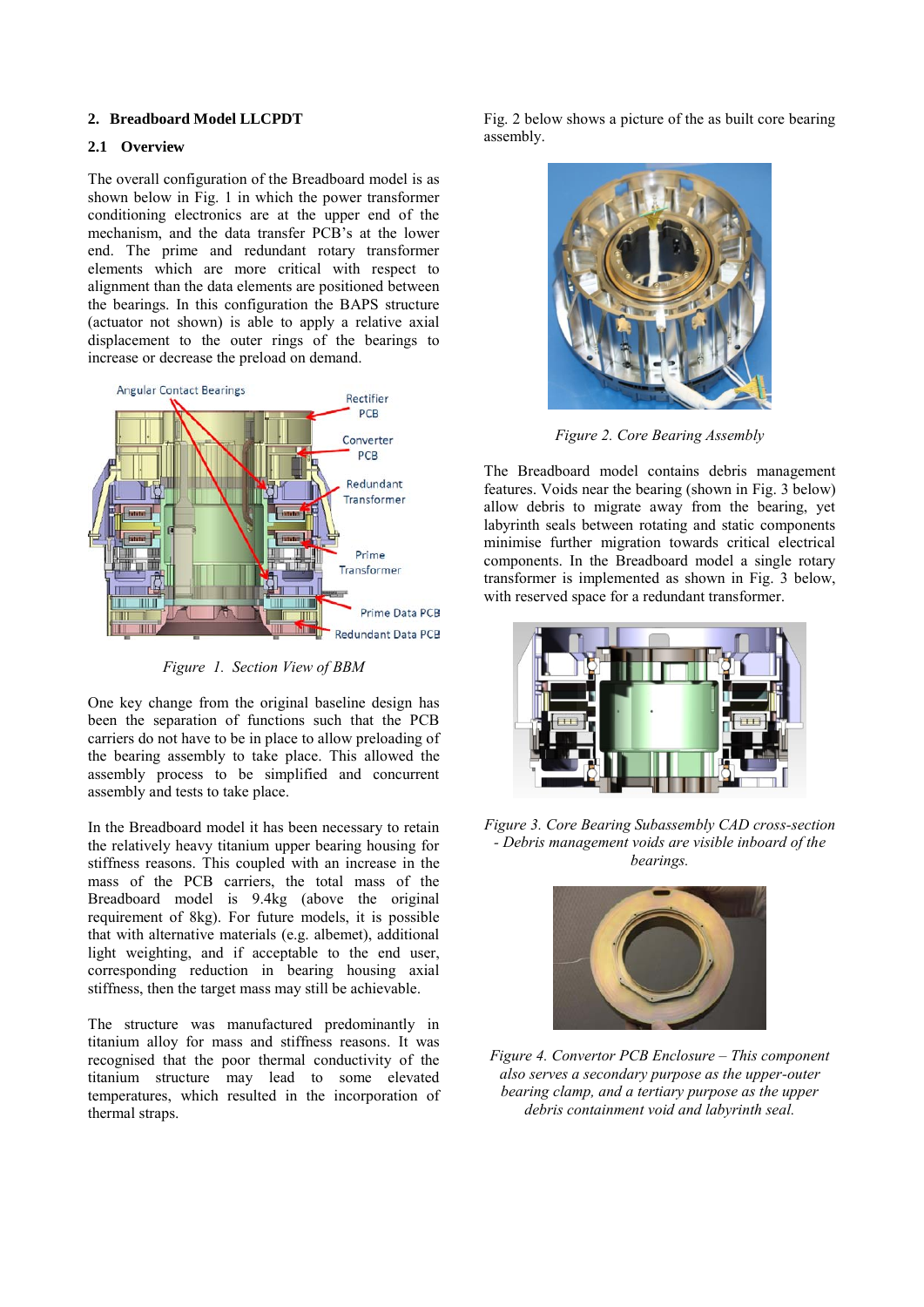### **2.2 Bearing System**

The Breadboard Model uses 95mm bore angular contact ball bearings selected primarily for compatibility with the through-hole and loading requirements. These bearings provide very substantial margins in terms of stress and adequate margins against land-over-ride in this application. One downside of this choice was that even given a relatively low effective friction coefficient between balls and raceway, such large bearings require a relatively low and highly compliant preload.

A V-BAPS (Variable Bearing Active Preload System) system in which the preload setting and compliance are totally adjustable was used for the Breadboard model testing. From the point of view of the Breadboard model and its test campaign, the V-BAPS can be considered as test hardware with functionality which uniquely permits:

- Variation of power and signal element spacing on demand by approximately 50µm to examine tolerance effects on performance.
- Variability on demand of local power dissipations to examine sensitivity to thermal loading.
- Variable on demand preload modification to offset (or indeed amplify) the effects of thermal strains.
- Adjustment of bearing preload to confirm asbuilt torque v preload relationship for the SEA 95 bearings and the susceptibility of the cage stability to preload.
- Low and compliant preload typical of conventional soft preload system.

The achievable preload range in the as-built Breadboard model was determined to be approximately 400N to 1800N. This range is defined by the finite displacement of the BAPS and the real compliances of the interfacing components.

In order to reduce the complexity of the breadboard model thermal vacuum test, the V-BAPS preload was manually adjusted via a rotary feedthrough on the top of the vacuum chamber (rather than an internal drive system).

# **2.3 Lubricant selection**

The lubricant selected for the LLCPDT was PVD (Physical Vapour Deposition) lead applied to raceways and use of a leaded-bronze cage (separator) with alternately slotted ball pockets. This lubricant system has very significant flight heritage in long-life applications and has the advantages of providing a low resistance conductive path for rotor grounding and permitting operation for ground test in air if necessary.

## **2.4 Thermo-Mechanical Analysis**

Thermal analysis showed the transformer and rectifier PCB's would reach an unacceptably high temperature, 119°C, when the upper housing structure was manufactured in titanium. As the only viable method of heat rejection was to conduct heat into the spacecraft mounting interface a change was investigated to the upper housing design to manufacture in an aluminium alloy (accompanied by modifications required in order to maintain the original stiffness). In order to minimise the effects of radial strains on the upper bearing fits, and hence preload, a liner was initially incorporated into the design of the outer raceway/housing interface to reduce the effective CTE mismatch between the bearing steel and the aluminium of the structure itself. When these modifications were made the thermal environment for the PCB's was found to be substantially acceptable, 69°C and the temperature differentials between bearing inner and outer were also within the analysed range (around  $\pm 1^{\circ}$ C).

While the thermal environment was acceptable, the CTE mismatch between the aluminium alloy housing and the bearing steel was causing high stresses and excessive gapping between bearing and housing at temperature extremes. In addition, the geometrical constraints were such that the baselined stiffness could not be maintained with the material change, resulting in severely decreased preload adjustment range.

After further investigation a compromise of titanium alloy housing with aluminium thermal straps was reanalysed and implemented. These can be seen in Fig. 5 below.



*Figure 5. Breadboard Model showing thermal straps* 

Assembly and preliminary tests are complete, with the life test now in progress.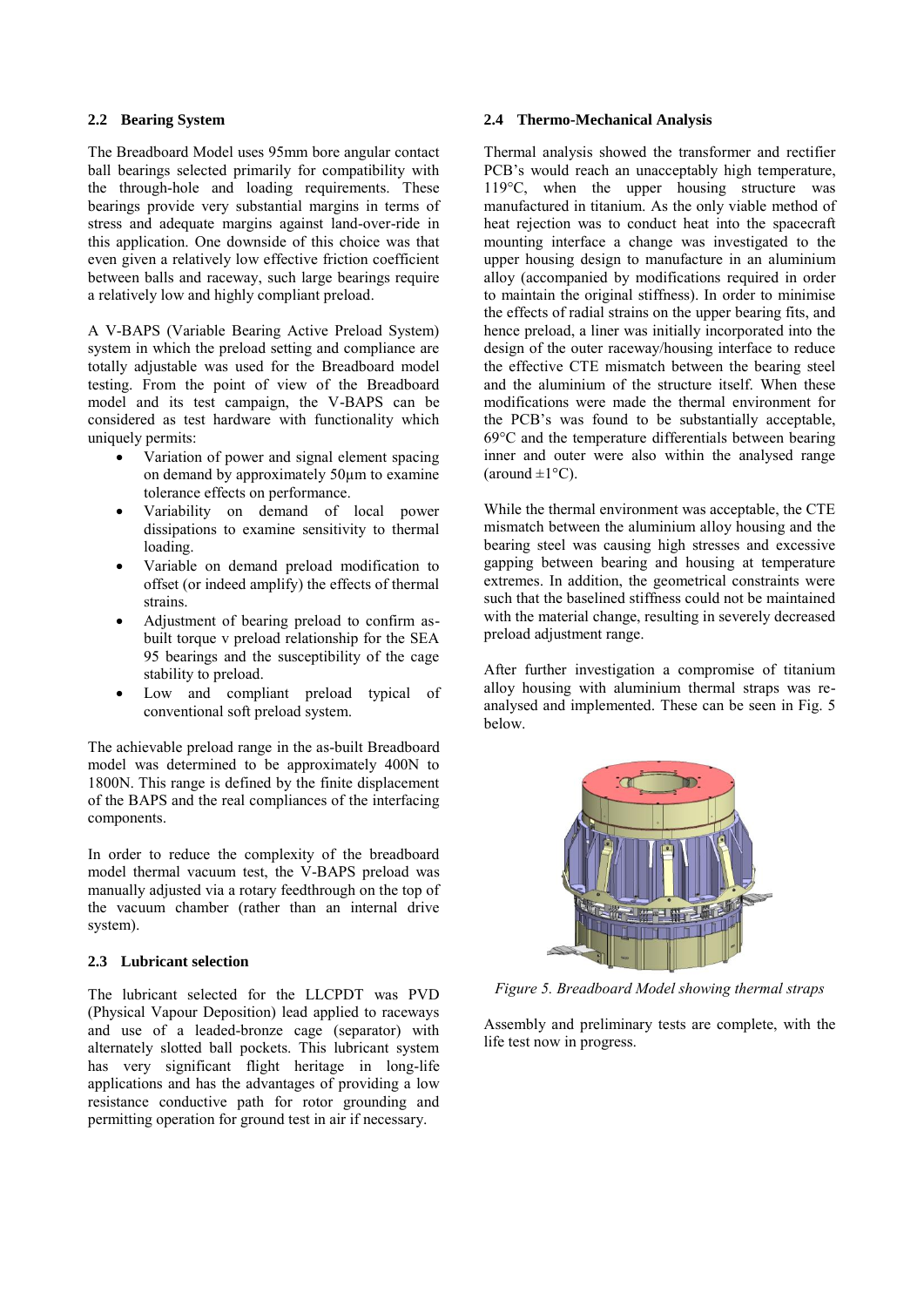## **3. LIFE TEST PROGRAMME**

The life test for the Breadboard Model unit will be accelerated by speed alone, with an acceleration factor of approximately 20 being applied such that the test duration is nominally 6 weeks. The life test is split into 3 distinct phases as shown below.

Lifetest Preliminary (low speed) phase

 Functional performance tests over temperature range. Approximately 420,720 cycles at nominal 45 rpm.

Lifetest Accelerated phase

- 4 day cycle
- 8 operational cycles totalling 30 million revs.
- Each cycle contains full functional and performance test (at 45 rpm).
- Accelerated testing at 900 rpm (power and data transfer off).

Lifetest Final Phase (low speed) phase.

Functional performance tests over temperature range

Since the test is also required to verify the performance of the power and data transmission elements, the test will be periodically slowed to the nominal operational speed (around 45rpm) in order to verify the validity of the performance of the unit under nominal conditions. One challenge will be to extract the heat from the test system in an appropriate way. It has been concluded that a test in which power is passed across the rotating interface then returned to the static interface would risk over-test and be thermally unrepresentative, therefore the test setup will incorporate a 300mm diameter radiator on the rotating side which will radiate with good view factor at 200°C to the upper heat exchanger in the test chamber such that the expected 200W of power can be dissipated.



*Figure 6. Section View of breadboard model in test rig.* 

Two heat exchangers are utilised (Light blue). The device is driven externally, while torque is measured internally.

The photograph in Fig. 7 highlights the system complexity required to test the device. On the static side there are a range of sensors to measure multiple temperatures, strains, and torque. In addition to the rotating side power dissipation, three wireless data acquisition and transmission nodes are included, attached to the bottom of the rotating components of the device, which enable telemetry to be wirelessly transmitted out of the vacuum chamber while under test at a wide range of temperatures. These devices provide data on internal temperatures of the rotating components which is essential to ensure the upper radiator disc does not overheat.



*Figure 7. Assembled life test rig with MLI and Thermal Vacuum chamber lid. Upper radiator disc is visible with heat dissipating resistors.* 

# **3.1 Wireless Nodes**

The Breadboard model life test utilises SEA developed wireless transponders for measuring the temperatures of continuously rotating parts, and current and voltage transferred to the rotating side. The wireless sensors were originally developed under the ESA Low Power Proximity Network of Sensor study and have been developed further as part of this development.

The wireless nodes are battery powered with configurable sleep times to extend battery life. Two wireless nodes are used for measuring temperatures on the rotating side, with a third used for measuring current and voltage (power transfer calculation).



*Figure 8. Wireless Nodes.*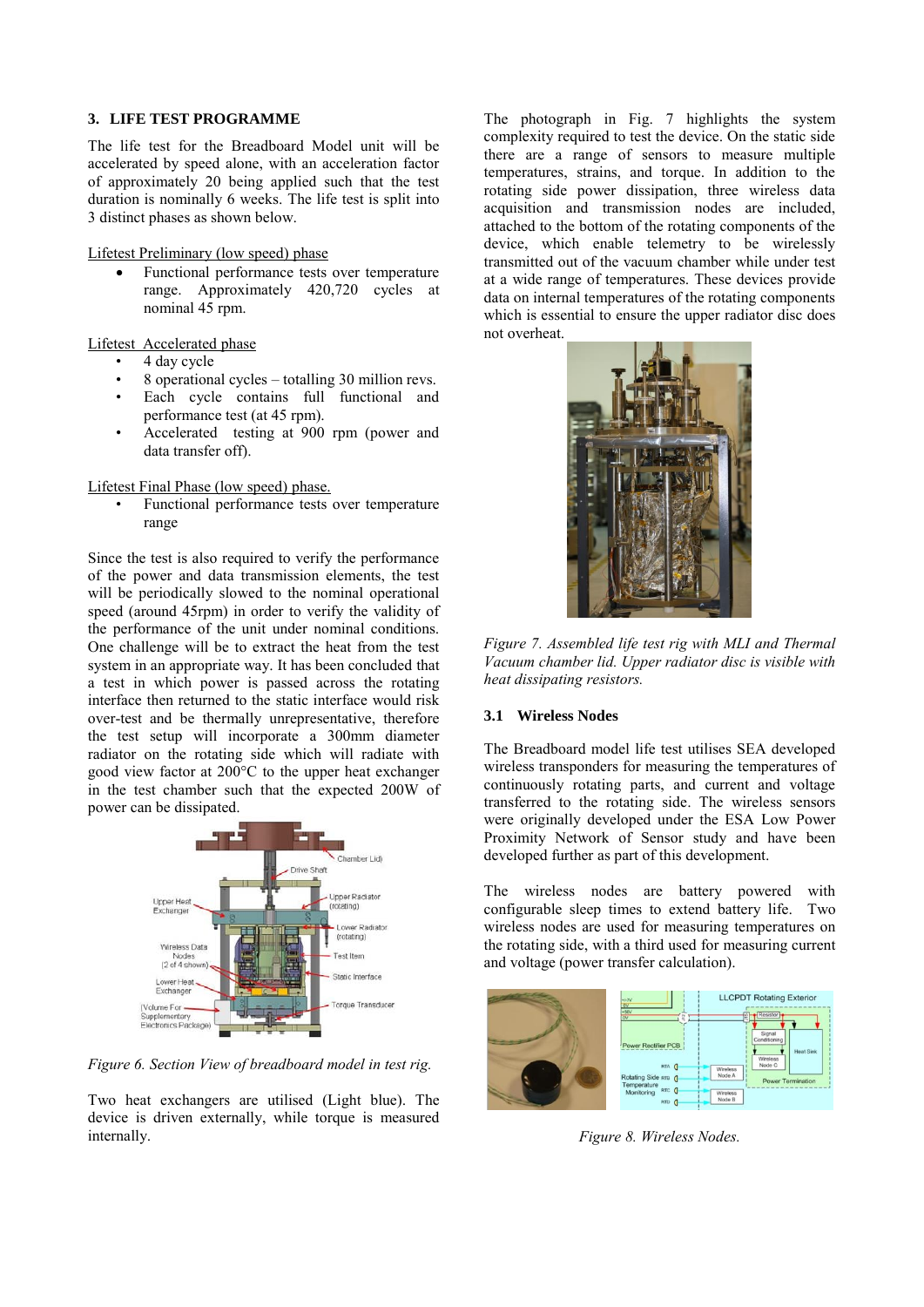## **4. LLCPDT Test Campaign**

## **4.1 Power Transfer Testing**

The power transfer is achieved by the use of a rotary transformer with converter and rectifier modules. The modules are shown in Fig. 9 below.



*Figure 9. Power Converter and Rectifier Modules.*

Once assembled the modules were subjected to extensive Integrated Converter / Transformer / Rectifier static tests were conducted at SEA prior to assembly into the Breadboard model. End to end efficiency and regulation tested under variation of these variables independently:

- Air Gap 0.1-0.5mm in steps of 0.1mm
- Frequency 70-130Khz in steps of 5kHz
- Load  $1W 210W 9$  steps
- Tilt  $\pm 0.01$ °
- Line voltage 48.5V, 50V, 50.5V

These tests demonstrated that the system was resilient to minor variations in design variables. Fig. 10 below shows the effect on efficiency vs load curve of varying transformer air gaps. The efficiency is above 95% for output load power from 120W to over 200W at rated 50V input voltage.



*Figure 10. Module testing : efficiency vs output power*

Once system testing was successfully completed, the power transfer elements were then incorporated within the Breadboard model. Once installed, only the line volatage can be varied. The nominal transformer air gap is nominally 190µm within the assembled Breadboard model.

Fig. 11 below shows the nominal transformer primary mounted within the Breadboard model.



*Figure 11. Rotary Transformer primary mounted*

During operational portions of the life test (nominal rotation speed) 200W power is transferred across the Breadboard model to a resistive load. The voltage and current are measured on the input (static) side by a wireless node external to the vacuum chamber. The voltage and current are measured at the resistive load by a wireless node internal to the vacuum chamber. The comparison of instantaneous voltage and current allows power transfer efficiency to be compared.

Fig. 12 below illustrates efficiency tests in vacuum at 20°C for varying input voltages and rotation rates. The efficiency varies up to a maximum of 93.75%. The efficiency is below 95% as the data transfer module is being powered internally to the Breadboard model (this power draw cannot be separated out). The data transfer circuits use more power when running at 5MHz than at idle (greater than 94% efficiency achieved with the data transfer circuits at idle).



*Figure 12. Output Voltage & Efficiency at different input voltage levels /rotational speed* 

Efficiency climbs when the converter is turned on from cold (this can be seen in Fig. 12), this is a thermal effect. In all cases the efficiency remains above 93% (including the data transfer power usage). The output voltage has been observed to be within specification at the different input voltages (48.5V, 50V & 50.5V). In summary power transfer is performing in accordance with expectations.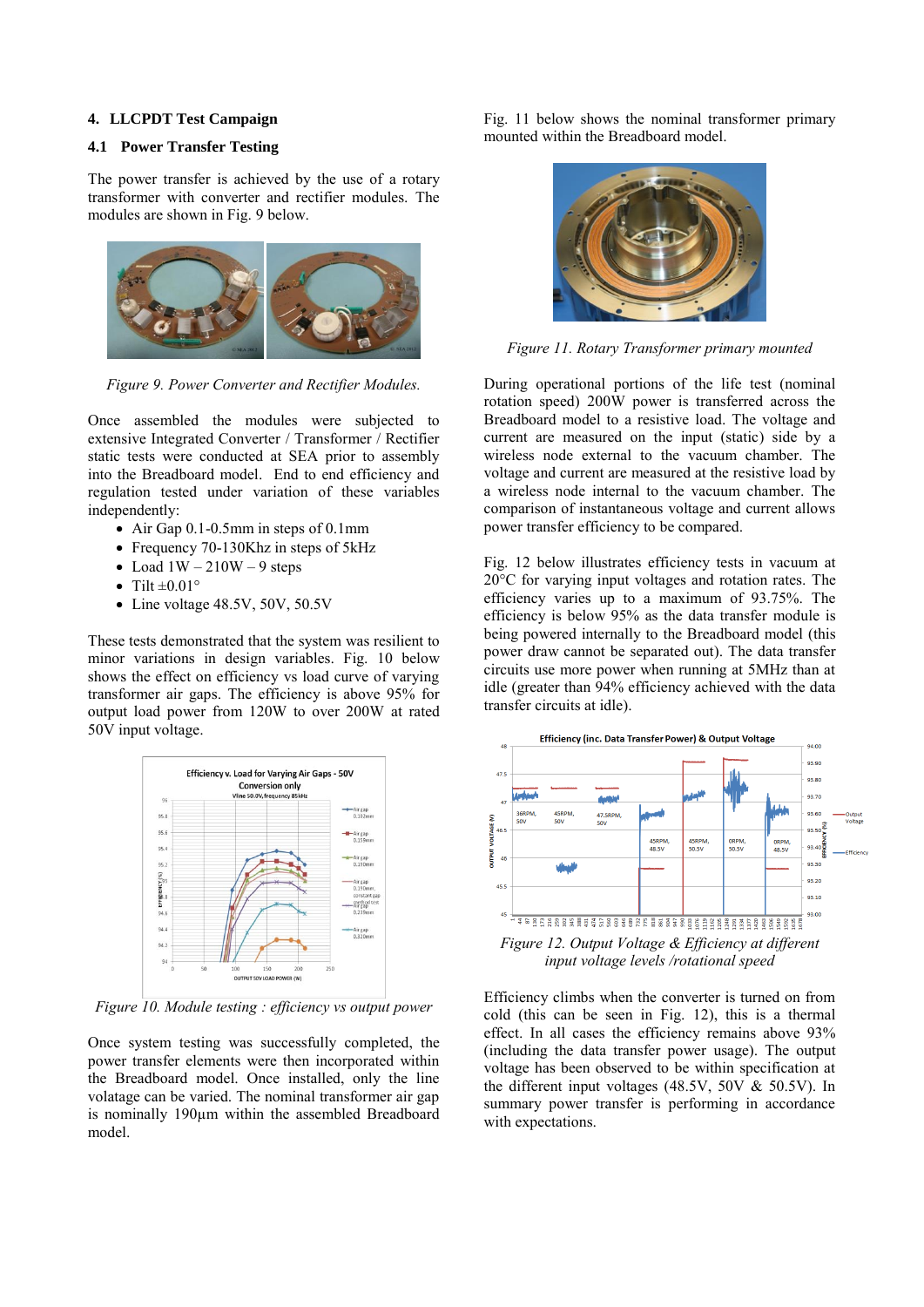#### **4.2 Data Transfer Testing**

The data transfer is achieved by the use of capacitive coupling. The design was for a two plate pair (nominal and redundant). One of the modules is shown from above in Fig. 13 below.



*Figure 13. Data Transfer Module*

A Bit Error Rate Tester (BERT) was used to verify that the BER of the LLCPDT Breadboard model was  $\leq 10^{-9}$ . The BERT is a test pattern generator which uses predetermined stress patterns consisting of a sequence of logical ones and zeros generated by a test pattern generator. Data is sent through the Breadboard model and looped back on the rotating side. The BERT counts the number of errors between transmission and reception. The requirement requires less than 1 in 1,000,000,000 bit error failures.

Once assembled the modules were subjected to extensive uplink and downlink BER & Signal Integrity static tests conducted at SEA prior to assembly. Critical parameters were varied whilst monitoring the BER for signs of degraded performance. Table 1 below shows the results of this testing.

| <b>Variable</b>            | <b>Tested</b><br>Range                     | <b>Operating</b><br>Range      | <b>Conditions</b>                                                                |
|----------------------------|--------------------------------------------|--------------------------------|----------------------------------------------------------------------------------|
| <b>PCB</b><br>Separation   | $0.3$ mm to<br>2.9 <sub>mm</sub>           | $0.3$ mm<br>to<br>$2.1$ mm     | 5MBits/s.<br>0 <sub>mm</sub><br>misalignment, $0^{\circ}$ tilt                   |
| <b>PCB</b><br>Misalignment | to<br>0 <sub>mm</sub><br>2.9 <sub>mm</sub> | to<br>0mm<br>2.9 <sub>mm</sub> | $5MBits/s$ , $0.5mm$<br>separation, $0^\circ$ tilt                               |
| <b>PCB</b> Tilt            | $0^{\circ}$<br>to<br>$0.21^\circ$          | $0^{\circ}$ to $0.21^{\circ}$  | 5MBits/s.<br>0.5 <sub>mm</sub><br>separation,<br>0 <sub>mm</sub><br>misalignment |
| Data Rate                  | 1Kbits/s<br>to<br>12MBits/s                | 1K bits/s to<br>8MBits/s       | $0.5$ mm<br>separation,<br>misalignment.<br>0mm<br>$0^{\circ}$ tilt              |

As can be seen by Tab. 1 these tests demonstrated that the data transfer was resilient to minor variations in design variables.

Once module testing was completed, the data transfer elements were then incorporated within the Breadboard model. Initial integration testing failed due to zero data transfer. The issue was traced to data transfer components clashing with PCB carriers causing a short circuit which prevented correct transfer of data. Onec this clash was resolved the data transfer worked correctly with no issues.

The testing during life test measures the combined uplink and downlink signal integrity and BER under the conditions of:

- $\bullet$  ≈1 Hour at High Preload
- ≈1 Hour at Intermediate Preload
- ≈1 Day at Nominal Low Preload
- ≈1 Hour at Virtually Zero Preload

In the operational life test so far no data transfer bit errors have been reported by the BERT equipment. Nominal rotational speed has also increased from 36rpm to 45rpm with no impact on BER observed. From data transfer testing carried out so far, SEA believe the Breadboard model could achieve a data rate of 8MBits/s and with a known PCB change could achieve in excess of 10MBits/s.

# **4.3 Mechanical Testing**





A preliminary "High-Speed Check-out" was conducted prior to the lifetest to confirm the desired accelerated test speed is achievable. The device and test rig survived all rotational speeds up to and including the maximum test speed of 900rpm. It was noted that at around 700rpm, the test rig passed through a minor resonance, and hence this may have had some effect on increasing the torque recorded at 750rpm. Otherwise, the torque level is as expected for this device, and retains the solid lubrication characteristic of torque independent of rotational speed.